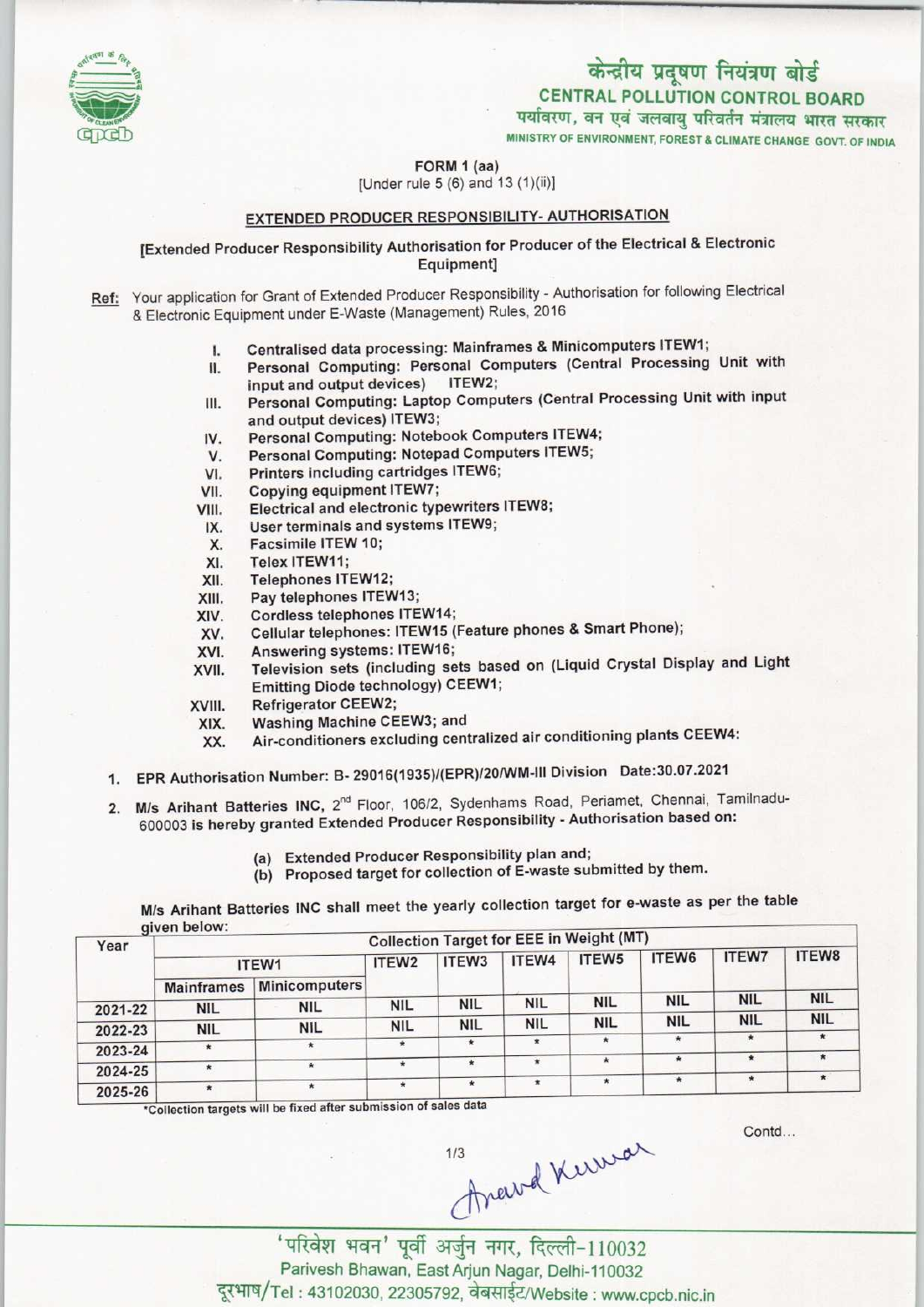

|         | From pre page |            |            |                                                 |            |            |                       |                     |
|---------|---------------|------------|------------|-------------------------------------------------|------------|------------|-----------------------|---------------------|
| Year    |               |            |            | <b>Collection Target for EEE in Weight (MT)</b> |            |            |                       |                     |
|         | <b>ITEW9</b>  | ITEW10     | ITEW11     | ITEW12                                          | ITEW13     | ITEW14     | ITEW15                |                     |
| 2021-22 | <b>NIL</b>    | <b>NIL</b> |            |                                                 |            |            | <b>Feature Phones</b> | <b>Smart Phones</b> |
| 2022-23 | <b>NIL</b>    |            | <b>NIL</b> | <b>NIL</b>                                      | <b>NIL</b> | <b>NIL</b> | <b>NIL</b>            | <b>NIL</b>          |
|         |               | <b>NIL</b> | <b>NIL</b> | <b>NIL</b>                                      | <b>NIL</b> |            |                       |                     |
| 2023-24 | $\pmb{\pi}$   | $\star$    |            |                                                 |            | <b>NIL</b> | <b>NIL</b>            | <b>NIL</b>          |

| Year    | <b>Collection Target for EEE in Weight (MT)</b> |            |                   |            |            |  |  |
|---------|-------------------------------------------------|------------|-------------------|------------|------------|--|--|
|         | ITEW16                                          | CEEW1      | CEEW <sub>2</sub> | CEEW3      | CEEW4      |  |  |
| 2021-22 | <b>NIL</b>                                      | <b>NIL</b> | <b>NIL</b>        | <b>NIL</b> |            |  |  |
| 2022-23 | <b>NIL</b>                                      | <b>NIL</b> | <b>NIL</b>        |            | <b>NIL</b> |  |  |
| 2023-24 | $\star$                                         | ÷          | $\ast$            | <b>NIL</b> | <b>NIL</b> |  |  |
| 2024-25 | $\frac{1}{2}$                                   | ×.         | $\star$           | Ŕ.         |            |  |  |
| 2025-26 | $\star$                                         |            | $\star$           |            |            |  |  |

Collection targets will be fixed after submission of sales data

### 3. The Authorisation shall be valid for a period of five  $(5)$  years from data of increasing  $\mu$ conditions:

- i. You shall strictly follow the approved Extended Producer Responsibility plan, a copy of which is enclosed herewith as Enclosure-I;
- ii. You shall ensure that collection mechanism or collection Centres are set up or designated as per the details given in the Extended Producer Responsibility plan and that shall be completed before the proposed dates if any in the EPR Plan (list of collection Centres and the toll free numbers for reverse logistics enclosed);
- iii. You shall ensure that all the collected e-waste is channelized to your dismantler/recycler M/s. Horizon Recycling Pvt. Ltd, Khasra No 35, Vill Kumarhera, Green Land Industrial Complex, 7km, Dehradun Road, Saharanpur-247001 U. P. and record shall be maintained at dismantler/recycler and at your end.
- iv. You shall maintain records, in Form-2 of these Rules, of e-waste and make such records available for scrutiny by Central Pollution Control Board;
- v. You shall file annual returns in Form-3 to the Central Pollution Control Board on or before 30th day of June following the financial year to which that returns relates.

## vi. General Terms& Conditions of the Authorisation:

- a. The authorisation shall comply with provisions of the Environment (Protection) Act, 1986 and the E-waste (Management) Rules,2016 made there under;
- b. The authorisation or its renewal shall be produced for inspection at the request of an officer authorised by the Central Pollution Control Board;
- c.Any change in the approved Extended Producer Responsibility plan should be informed to Central Pollution Control Board within 15 days on which decision shall be communicated by Central Pollution Control Board within sixty days;

213 Kerwar

**Contd**